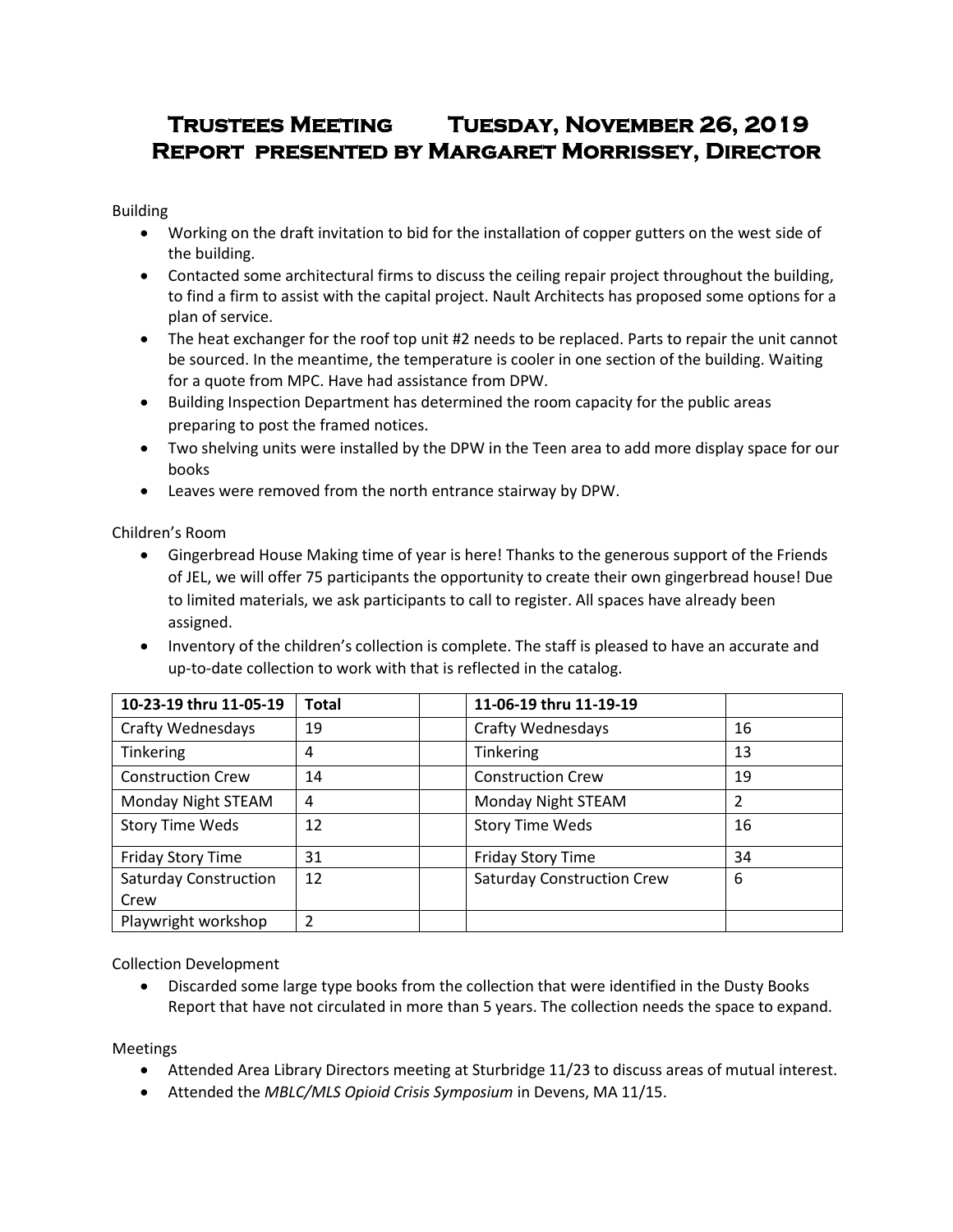Met with Christopher Celozzi of the *2020 US Census* on 11/20. JEL is an official partner with the Census and will be facilitating a public meeting on 12/19 in the Reading Room at 6:30 pm, as one of the initiatives.

Meeting Room Usage

 HiSet/GED classes have resumed on Mondays and Wednesdays, offered by Webster Dudley Adult Literacy. The number of students has increased.

Outreach

- Completed a survey on Large Type materials usage.
- Completed a survey for the MA Board of Library Commissioners on strategic planning.

Proctoring

 Staff facilitated a proctoring for continuing education and certification for two local business people. The procedure followed by staff was reviewed at the board meeting today and approved.

Programs

- Dale Monette of North Quabbin Photography presented a program 10/31 based on his new book *Voyagers, Visitors and Home*
- Exhibition of photographs by Joseph Szalay and pottery by Suzy Staubach of Willowtree Pottery is on display throughout the month of November. A reception for the artists was held on 11/7. Southbridge Community TV has captured some footage to use to promote the show.
- Book Club read *Pachinko: A Novel* by Min Jin Lee 11/4
- Box Office screened *The Hustle* on 11/14.
- Tuesday Knitting Group met each Tuesday during the month.

Safety and Security

- Police officers checked in with staff and conducting walk-throughs in the building, many times during the reporting period.
- Staff discovered barcodes from 4 books that were stolen on 10/16. The person has been identified on camera and arrested. A copy of the charges have been received - theft of items under \$250.
- The wooden bench on Main Street was hit in a motor vehicle accident. The Police Department filed a report and the DPW is working with a contractor to replace the bench.

School Department/21<sup>st</sup> Century Program

- The Tuesday sessions have been going well. There was none scheduled the day after a holiday (10/15) 3-4 students are in the knitting/crochet group, 2 are building a robot or Mindstorm and 2 are in book club. The 21<sup>st</sup> Century group will continue to meet throughout the academic year for a one-hour session. A curriculum was developed by Stephanie, Adult Services Librarian. The focus is on STEAM
- The early dismissal on Wednesdays to facilitate staff development has not had a perceptible increase in visitors to JEL.

**Staff** 

• Interviews scheduled for the Circulation Assistant position for 12/2.